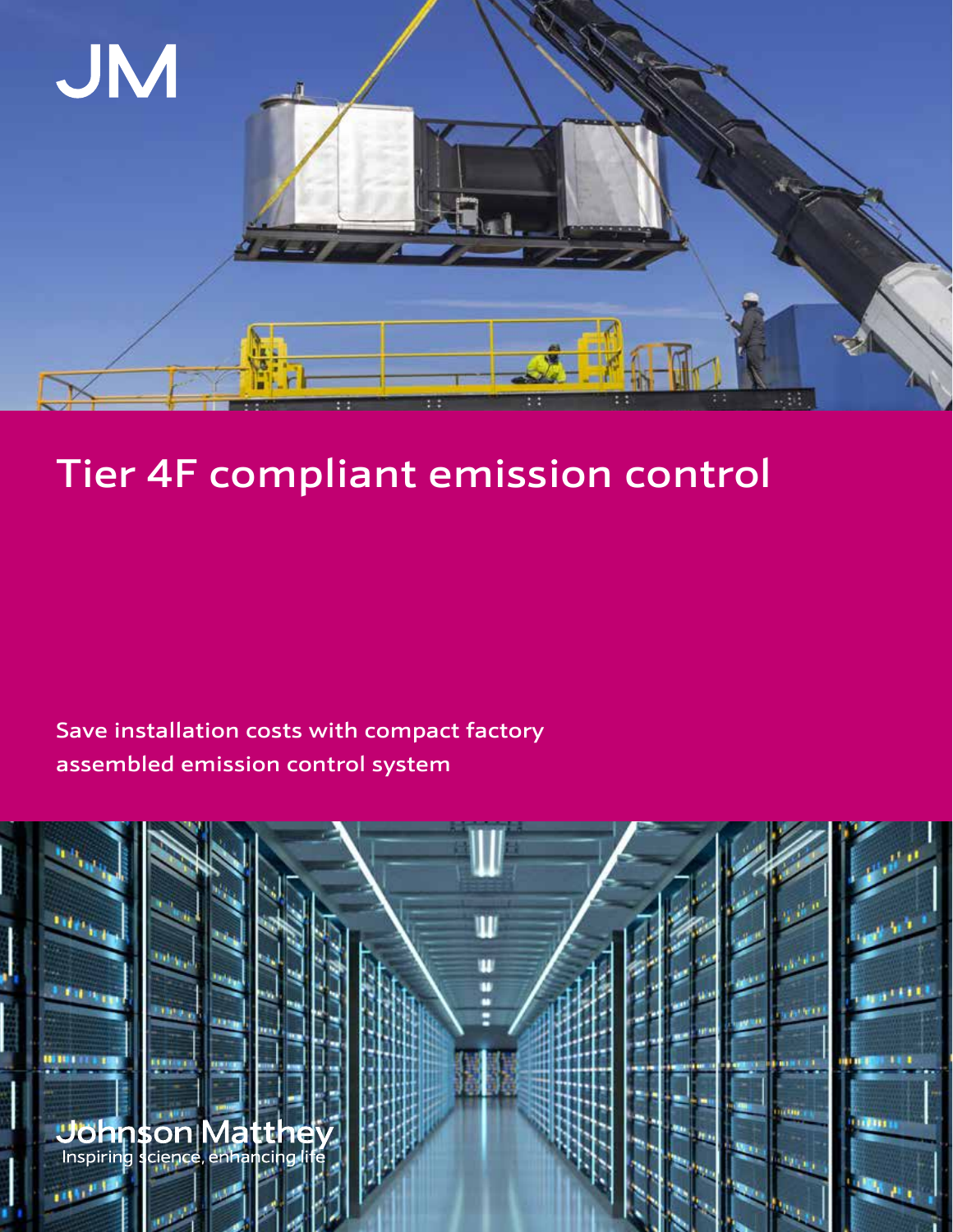## CompactSCRT<sup>™</sup> system technology guarantees compliance with USEPA Tier 4F



Standby diesel generators are essential for sustainable operations which rely on uninterrupted electric power. In many situations, the optimum diesel genset is Tier 1, 2 or Tier 3 rated. But due to project requirements, the emissions need to comply with Tier 4F, or even more stringent regulations.

#### **That is where reliability and accountability are essential.**

The CompactSCRT combines 25+ years of experience in providing our diesel particulate filter science with our selective catalytic reduction technology in a single platform.

### Typical CompactSCRT emission reduction efficiencies

| Pollutant             | <b>Typical Raw Emission</b><br><b>Reduction Percentage to</b><br><b>Achieve Tier 4F</b> | <b>Tier 4F Emission</b><br>Requirement<br>$(g/kw$ hr) |
|-----------------------|-----------------------------------------------------------------------------------------|-------------------------------------------------------|
| <b>NO<sub>x</sub></b> | >95%                                                                                    | 0.67                                                  |
| CO                    | $>90\%$                                                                                 | 3.5                                                   |
| HC                    | >95%                                                                                    | 0.19                                                  |
| <b>PM</b>             | $>92\%$                                                                                 | 0.03                                                  |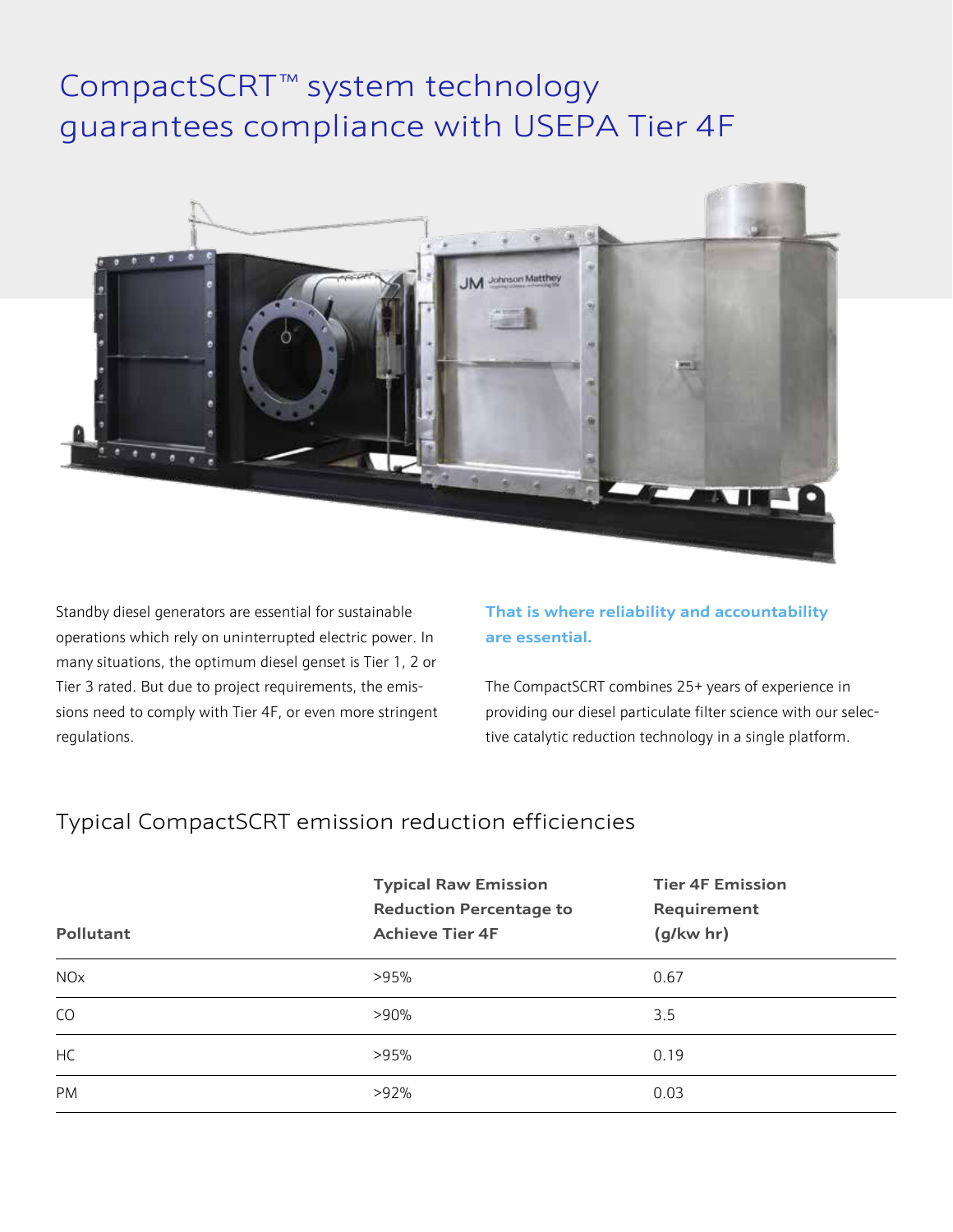#### **Benefits:**

- Reduce expensive installation costs with single-lift factory assembly
- Place in tight spaces with compact design
- Minimize exhaust noise with integrated 40-45 dB(A) silencer



Two factory assembled CompactSCRT systems arriving at the jobsite. A single crane lift per unit eases installation.

#### **Why choose Johnson Matthey?**

#### **Trusted experience**

- Johnson Matthey is the number one global supplier of emission control technology for both on-road and off-road diesel equipment
- Johnson Matthey was the first to develop and patent the passive diesel particulate technology
- Johnson Matthey supplied SCR technology for over 1.9 GW of stationary engine power
- Ammonia slip control catalysts for  $CO / NH<sub>3</sub>$  control

We have been innovating diesel emission control systems for over 25 years and no other supplier can match our experience.